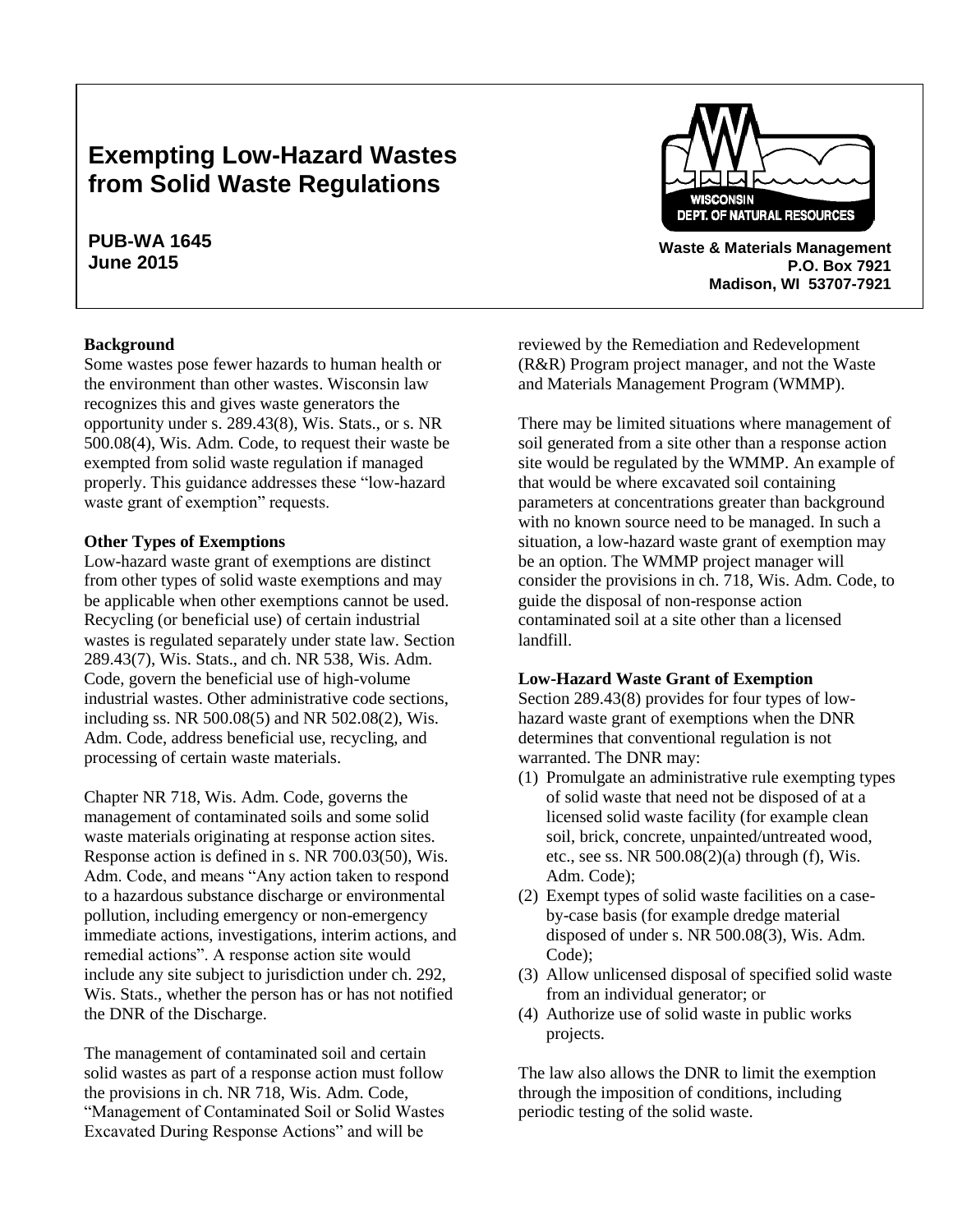The DNR uses professional judgment in assessing the factors set in statute and code to determine when a low-hazard waste grant of exemption can be issued.

Relevant factors include:

- The potential hazard to public health and the environment.
- The potential that the disposal or reuse activity will cause environmental pollution as defined in s. 299.01(4), Wis. Stats.
- The population of the area being served.
- The amount of waste to be managed.
- The geologic and hydrologic conditions at the facility.
- The physical and chemical characteristics of the waste.
- Any other information which may be relevant.

A low-hazard waste grant of exemption proposal should include a statement that the proposed alternate waste disposal or use will not cause environmental pollution as defined in s. 289.01(8), Wis. Stats., and documentation to support the statement. ("Environmental pollution" means the contaminating or rendering unclean or impure the air, land or waters of the state, or making the same injurious to public health, harmful for commercial or recreational use, or deleterious to fish, bird, animal or plant life).

By issuing a low-hazard waste grant of exemption, the DNR is using its discretion to establish an alternative regulatory approach (approval of a proposal, possibly with added conditions) more appropriate for the relatively low risk posed by the planned disposal or reuse of the solid waste. The DNR's discretion under the low-hazard waste grant of exemption process may be used to limit projects based on their size and similarity to other regulated facilities such as landfills.

A low-hazard waste grant of exemption proposal should identify if the proposed disposal site has been used for other licensed or unlicensed solid waste disposal, including the waste type, volume, location and dates of wastes disposed. Low-hazard waste grant of exemptions typically have an expiration date based on factors such as the applicant's anticipated window of need, the window of waste generation (one-time vs ongoing generation from manufacturing), and knowledge of the waste including past use under a previously issued low-hazard waste grant of exemption; common expiration dates used are two, five, and ten years from the date of approval.

**Examples** of wastes from individual generators that have received a low-hazard waste grant of exemption include the following:

- wood wastes from manufacturing processes (as livestock bedding);
- high-salt wastewaters from food manufacturing facilities (as highway deicers);
- lead-painted concrete from building demolition (as fill material) - see [https://dnr.wi.gov/files/PDF/forms/4400/4400-](https://dnr.wi.gov/files/PDF/forms/4400/4400-274.pdf) [274.pdf](https://dnr.wi.gov/files/PDF/forms/4400/4400-274.pdf) ;
- dredged sediment (as fill material);
- coal combustion products (as a dam sealant);
- screened street sweepings (as fill);
- processed container glass (as fill, aggregate, blasting media etc.) - see <https://dnr.wi.gov/files/PDF/pubs/wa/WA1540.pdf> and
- shredded tires (as drainage aggregate).

## **Application Process**

Applying for a low-hazard waste grant of exemption requires the applicant to provide sufficient information to document the proposal will not cause environmental pollution. The DNR relies on the content and quality of information submitted by the applicant to conduct a timely review and issue an approval. Applicants are encouraged to discuss their project with DNR staff before submitting an exemption request, which may result in a smoother and faster review.

The proposal should include the applicant's description of the waste and how it will be managed. The more information included in the exemption request, the more timely the request can be reviewed. A more detailed description of information that may be in a proposal is listed later in this document.

If the proposed use of the waste is to reclaim a nonmetallic mine (gravel pit, quarry, etc.) the use must be allowed in the mine's reclamation plan, if not the reclamation plan should be modified first. Please include a copy of the reclamation plan with the exemption request. Please identify if the non-metallic mine has been dewatered for mining and indicate what the natural groundwater level is expected to be when dewatering is terminated and if the proposed use of the waste would be below or within 10 feet of the water table.

Anyone wishing to submit an application for a lowhazard waste grant of exemption for dredged material should follow PUB-FH-061-2004, "The State of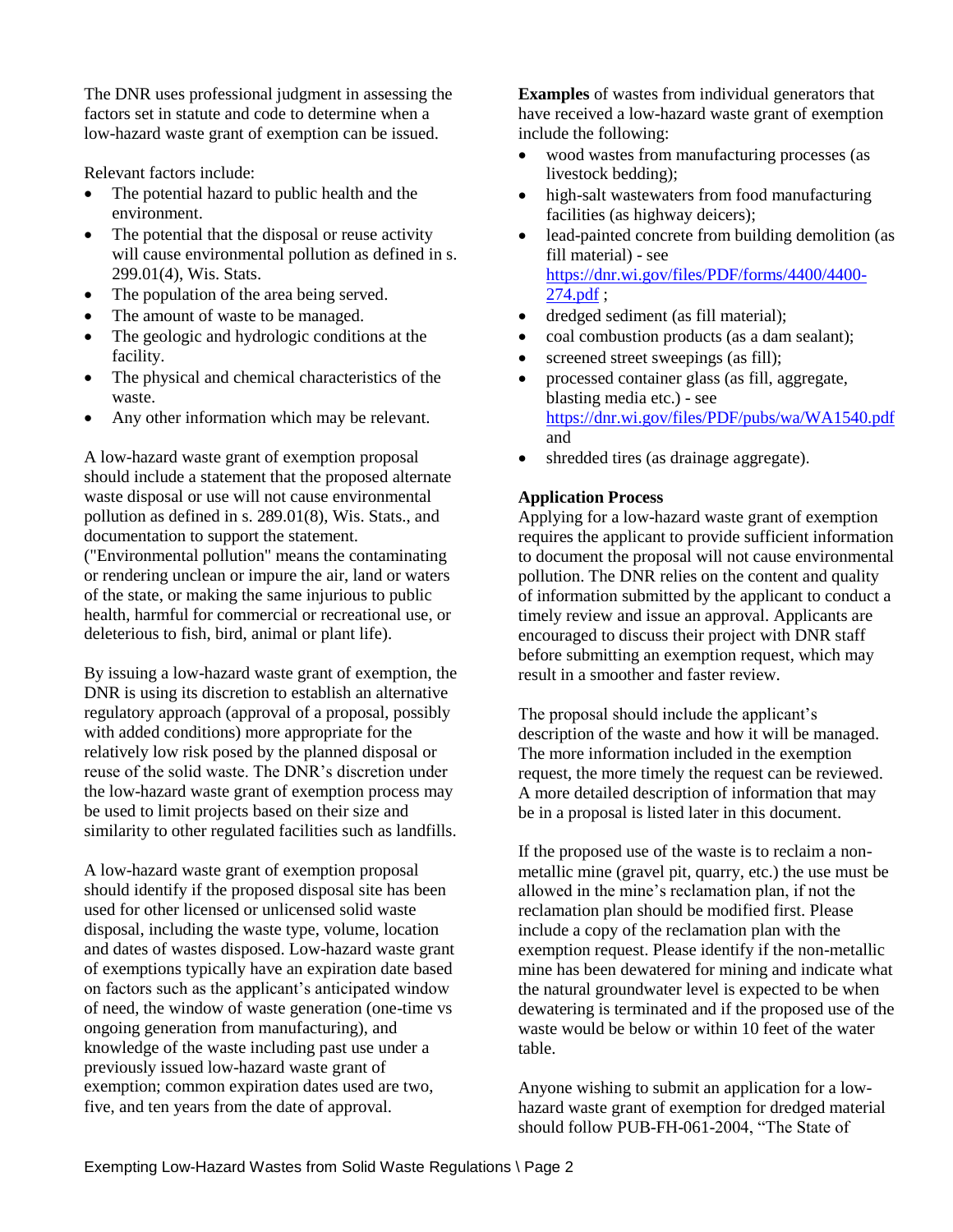Wisconsin Approval Process for Dredging Commercial Ports," and other DNR guidance as relevant, and should work with the Water Program staff assigned to the dredging project.

**Restrictions:** Projects involving large-scale disposal or which may include or require items such as a liner system, leachate treatment and an engineered cap, or projects proposing to place the material below the groundwater table, are beyond the scope of this guidance. Check with DNR staff before submitting such a proposal.

### **National Heritage Inventory (NHI)**

An NHI screening is required if the proposed lowhazard waste grant of exemption would have the potential to impact endangered resources, including the potential to impact lands, wetlands or water bodies. The NHI Public portal

<https://dnr.wi.gov/topic/ERReview/PublicPortal.html>

is an online tool that provides users with an instant response and documented preliminary assessment regarding whether or not a full Endangered Resources Review is necessary to ensure compliance with Wisconsin's Endangered Species Law. When necessary the preliminary assessment should be included with low-hazard waste grant of exemptions.

### **DNR Review Process**

Review of low-hazard waste grant of exemption requests will be conducted on a case-by-case basis. It is the applicant's responsibility to demonstrate to the DNR the lack of, or extent of, potential hazards to public health or the environment posed by the waste as it is proposed to be managed. Requests typically include a cover letter and technical report. Upon receipt of a low-hazard waste grant of exemption request, the DNR will send the applicant an acknowledgement letter with an estimate of the review time that will be needed, along with an invoice for the plan review fee (see below). The Waste and Materials Management Program may request review assistance from other programs that administer regulations related to the project. The DNR may request additional information from the applicant if it is necessary to complete the review of the proposal.

### **Fees**

The DNR charges a plan review fee of \$550 to cover its costs for reviewing a low-hazard waste grant of exemption and other exemption requests, as specified in s. [NR 520.04,](http://docs.legis.wi.gov/document/administrativecode/NR%20520.04) Wis. Adm. Code.

### **Review Timeline**

The DNR has 65 business days (90 calendar days) to approve, deny, or deem an exemption request incomplete. Some low-hazard waste grant of exemption requests may be reviewed more quickly than 90 calendar days, depending on DNR workload and the completeness and complexity of the request.

If the request is deemed incomplete, the DNR will reply in writing specifying the information needed to continue the review.

If the request is denied, the DNR will reply in writing stating why it was denied, and provide information on appeal rights.

If the request is approved, the DNR will reply in writing with a cover letter and legal notification, which includes Findings of Fact, Conclusions of Law, Project Conditions, and Notice of Appeal Rights.

As part of its review, the DNR may conduct a site inspection to examine the waste material and the proposed location of the disposal or reuse activity.

The DNR may also impose conditions on an approval, such as on-going monitoring and reporting, construction inspection(s), receipt of satisfactory construction documentation, and completion of a solid waste land disposal site affidavit, deed notification, or adding the facility to the R&R program's GIS registry (BRRTS). The DNR may set an expiration date for the exemption and may require a renewal to continue the activity.

**NOTE**: Filing an application for a low-hazard waste grant of exemption does not authorize any person to transport, move, or use any waste until the DNR issues a written exemption for the specific solid waste material and use.

## **LOW-HAZARD WASTE GRANT OF EXEMPTION EXAMPLE PROPOSAL FORMAT**

#### **Cover Letter**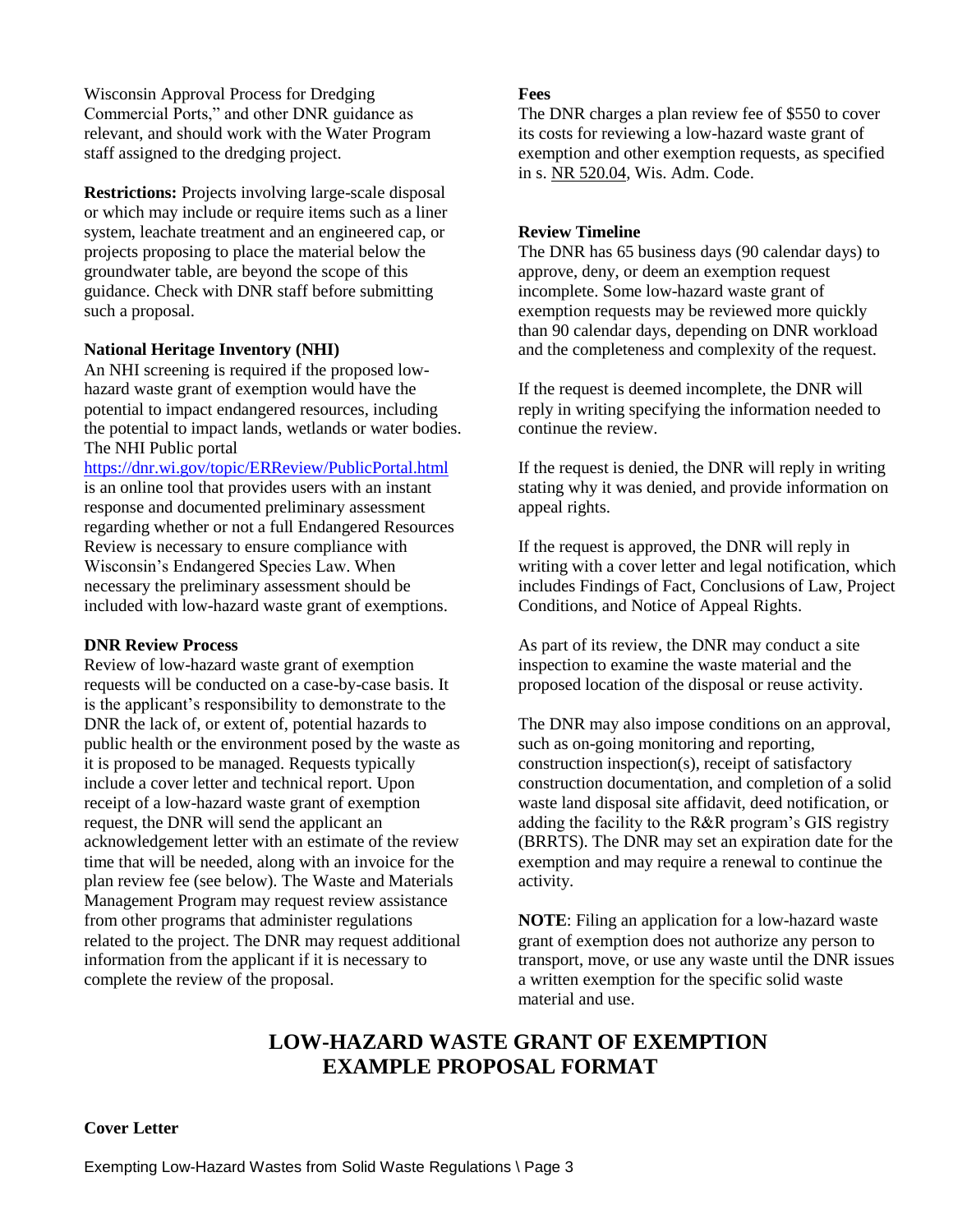The cover letter should provide a brief summary of key information relating to the low-hazard waste grant of exemption request, including the following:

- Name of waste generator and contact information;
- Type, volume and rate of production of waste;
- Location and type of disposal or reuse being proposed;
- Expected start and end dates;
- Type of low-hazard waste grant of exemption sought and legal basis for the exemption;
- Brief statement of why a low-hazard waste grant of exemption is warranted; and
- Desired DNR action.

Optional: If the proposed management of the material will result in positive environmental or societal impacts (i.e. used in place of virgin material, effectively replace a more expensive manufactured product, save a generator money, create jobs, reduce the carbon footprint, etc.), please include a discussion of this in the submittal.

### **Certification Statement**

The DNR recommends that reports and plan sheets for projects with significant engineering aspects, bear the seal of a licensed professional engineer or geologist as applicable (The DNR uses discretion to accept proposals signed by other Wisconsin licensed professionals such as hydrologists and soil scientists, or non-licensed individuals). Include the following statement(s) as needed:

"I, \_\_\_\_\_\_\_\_\_\_\_\_\_\_\_\_\_\_\_\_\_\_\_\_\_\_, hereby certify that I am a licensed professional engineer in the State of Wisconsin in accordance with the requirements of ch. A-E 4, Wis. Adm. Code; that this document has been prepared in accordance with the Rules of Professional Conduct in ch. A-E 8, Wis. Adm. Code; and that, to the best of my knowledge, all information contained in this document is correct and the document was prepared in compliance with all applicable requirements in chs. NR 500 to 538, Wis. Adm. Code."

"I, \_\_\_\_\_\_\_\_\_\_\_\_\_\_\_\_\_\_, hereby certify that I am a licensed professional geologist in the State of Wisconsin in accordance with the requirements of ch. GHSS 2, Wis. Adm. Code; that the preparation of this document has not involved any unprofessional conduct as detailed in ch. GHSS 5, Wis. Adm. Code; and that, to the best of my knowledge, all information contained in this document is correct and the document was prepared in compliance with all applicable requirements in chs. NR 500 to 538, Wis. Adm. Code."

## **Report Content**

The purpose of the report is to provide the DNR reviewer and, where applicable, the public, with a detailed description of the proposed project and to demonstrate that the material qualifies for a low-hazard waste grant of exemption. The following information should be considered for inclusion in the report:

### **Contact Information**

- *Owner and Generator Contact*  Name, organizational affiliation, address, telephone number and e-mail address of the generator and owner who is responsible for the waste.
- *Disposal or Reuse Site Contact*  Name, organizational affiliation, address, telephone number and e-mail address of the owner and operator of the site where the waste will be disposed or utilized.
- *Project Contact Person(s)* Name, title, organizational affiliation, address, telephone number and e-mail address of the person who will be working with the DNR on the proposed low-hazard waste grant of exemption request.

### **Project Description**

• Provide a detailed description of the process that generated the waste for which an exemption is being requested. Include a description and map indicating the location of where the waste is generated.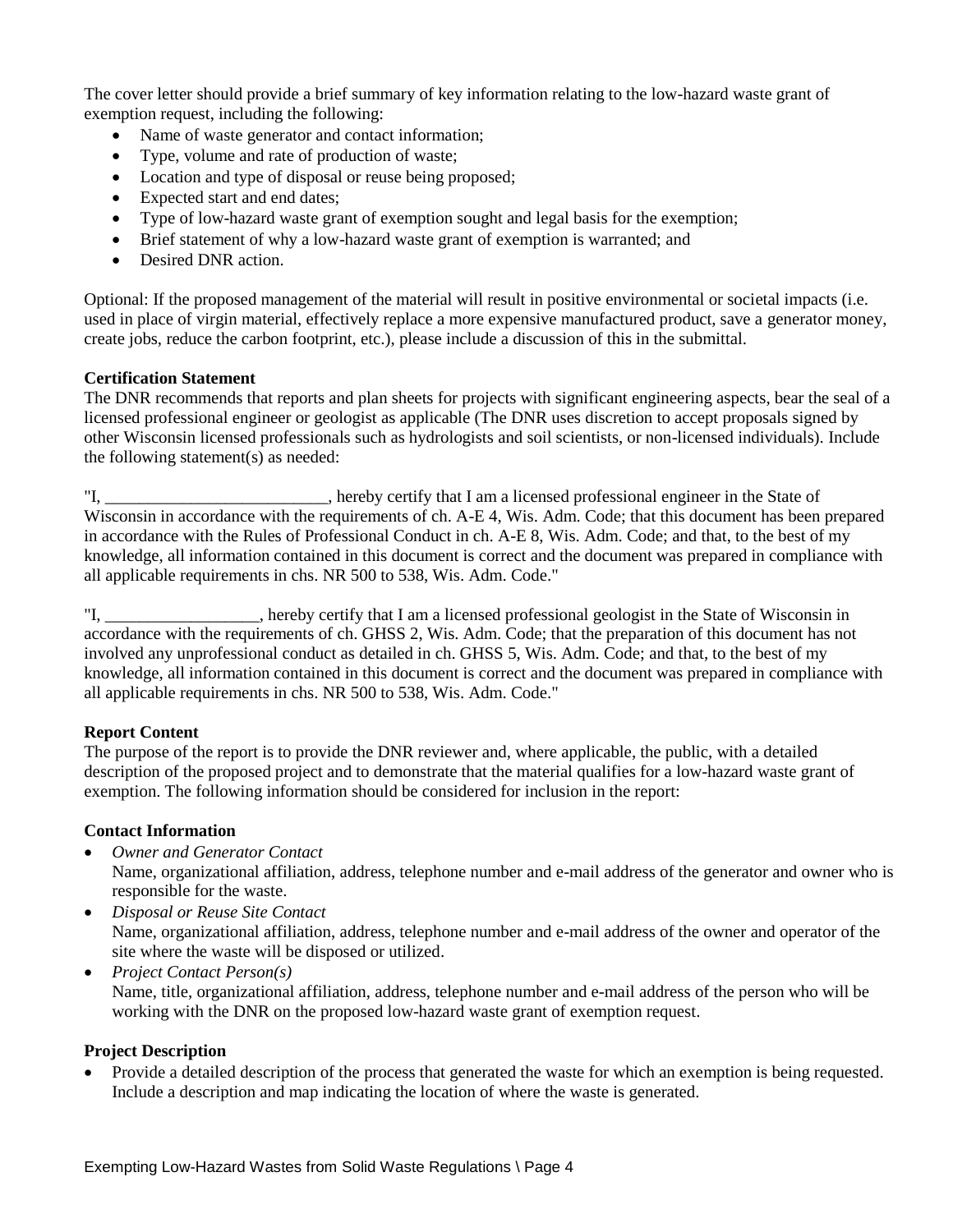- o Provide a site map showing where the waste was generated, plotted on a USGS topographic contour map. Include the street address and legal description (including the quarter-quarter section) of the generation site if applicable.
- o Describe any environmental or public health regulatory compliance or enforcement activities conducted by the DNR or other agency related to the waste, generator and disposal or reuse site.
- Provide a detailed description of how the waste material is proposed to be managed, including any plans for reuse. Include specific locations at which disposal or reuse is proposed.
	- $\circ$  Provide a project site map(s), drawn to scale not larger than 1 inch equal to 100 feet, of the location where the waste is to be managed showing wetlands, floodplain, surface water boundaries, USGS topographic contours, roads and buildings. Include the legal description (including the quarter-quarter section or GPS coordinates) of the proposed site.
	- o Provide a description of the proximity of the disposal area to the following areas. If the distance is greater than the indicated distance listed here, you may state that without specifying the exact distance.
		- i. Within a floodplain (yes/no)
		- ii. Wetland or critical habitat area (100 feet)
		- iii. Navigable river, stream, lake, pond, or flowage (300 feet),
		- iv. On-site water supply well (100 feet),
		- v. Off-site water supply well (300 feet),
		- vi. High groundwater level (3 feet),
	- o Provide a description of the disposal or reuse site's current and historic land use including any available information regarding environmentally sensitive areas.
	- o Identify if the disposal site has previously been used for licensed or unlicensed solid waste disposal or use, and state the types, volumes, locations, and dates of the waste disposed.
	- o Describe any design criteria related to the disposal site.
	- o Describe any activities (i.e., regulatory, enforcement, or inspections) conducted by the DNR or any other agency at the waste's destination site.
- Discuss disposal of wastes not included within the exemption, such as rejects, off-specification waste, off-season disposal of waste, and alternative disposal plans.
- Describe any quality assurance procedures used to identify off-specification waste, reject materials or other indications of waste variability used to monitor the process and/or the generated waste.

### **Waste Description**

- While not required, the DNR strongly encourages confirming a waste characterization plan with the DNR prior to analyzing the waste. Characterization may be simple, such as PVOCs for petroleum contaminated soil, or complex, such as for industrial waste with many possible contaminants.
- Provide a narrative description of the waste's characteristics and the process from which the waste was generated. Include any chemical reagents involved in the generation of the waste or other chemicals used at the generating facility that may come into contact with the waste material.
- Provide a narrative description of any other treatments that have been or will be performed on the waste such as wetting (hydration of the waste) or mixing the waste with other materials.
- The waste description section should contain the following:
	- o Tables summarizing the results of all chemical, physical or geotechnical analyses of the waste conducted to verify contaminants and hazardous characteristics. Include a scaled site map depicting all sample locations, if appropriate.
	- o Technical data and information about the properties of the waste relevant to the proposed reuse.
	- o The potential for the waste characteristics to change due to ingredient or process changes.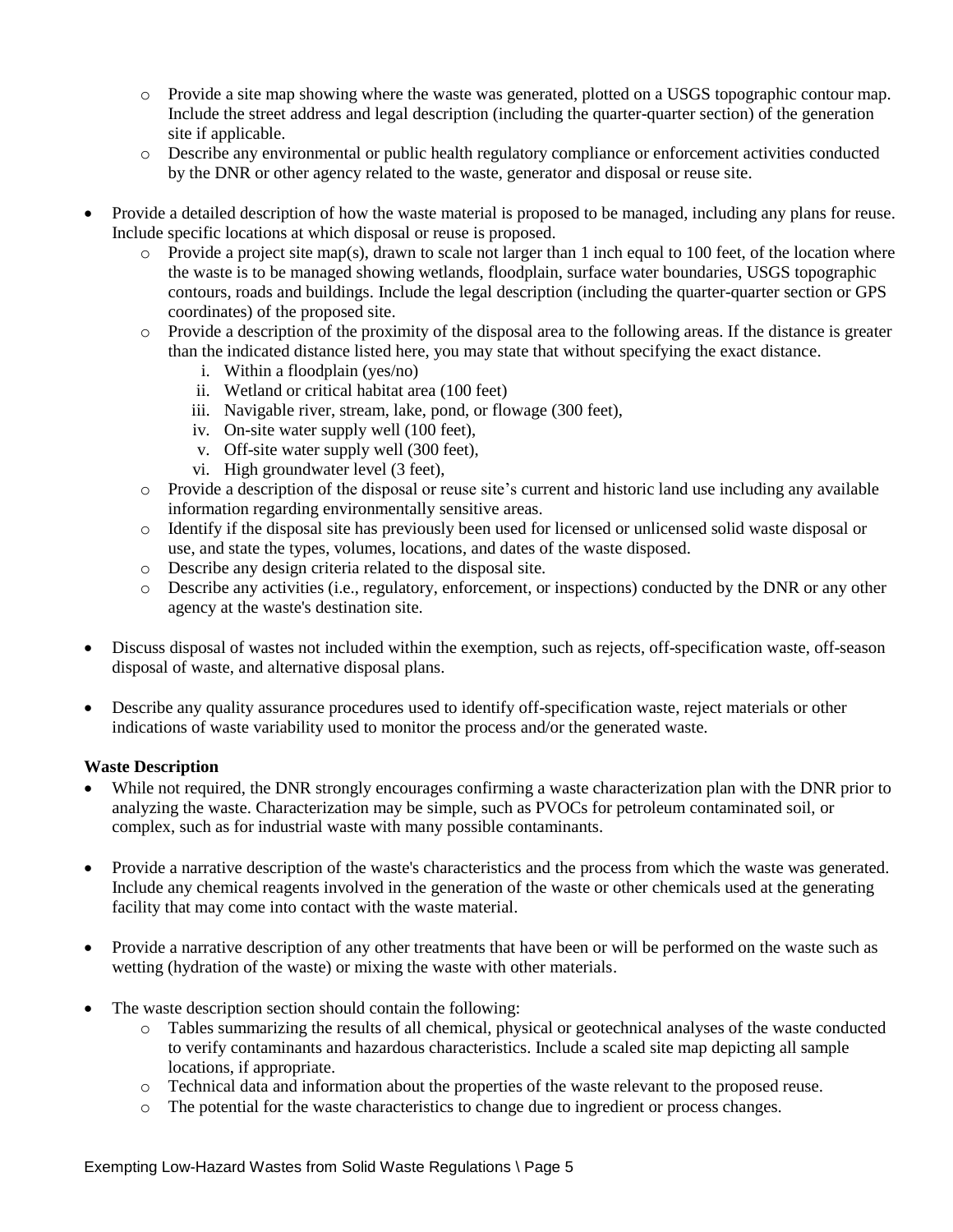- o If warranted (such as for continuous waste generation), include an ongoing sampling plan for the waste, including sample parameters and sampling frequency.
- If available, also include the following:
	- o Studies or analytical characterizations, Safety Data Sheet, or contaminant risk assessments.
	- o Documentation of contaminant profiles, including test results and analyses of exposure or migration pathways.
	- o Results of any trials, experiments, field tests, technical literature findings, staff observations and inspections related to the proposed action.

## **Comparative Justification**

Wisconsin law does not contain numerical criteria for determining if a waste qualifies as "low-hazard," and there are no prescribed standards for managing such materials. Therefore, it is up to the applicant to document how the waste characteristics and proposed management approach will not cause environmental pollution. Some low-hazard waste grant of exemptions requests compare the waste characterization with other waste regulations and standards in the Wisconsin Administrative Code (for example: "The concentrations of metals that leach from the waste are less than the ch. NR 140 preventive action limits (PALs) for groundwater quality protection."). Review of a low-hazard waste grant of exemption request can be greatly facilitated by the inclusion of such comparisons in the application package.

The following are examples of Wisconsin Administrative Code provisions that contain qualitative standards or numerical criteria that may be useful for low-hazard waste grant of exemption proposals:

- NR 140 (Groundwater Quality): Contains groundwater standards which are useful for comparing to water leach test data.
- NR 204 (Domestic Sewage Sludge Management): Contains discharge limits and locational criteria for sludge.
- NR 214 (Land Treatment of Industrial Liquid Wastes, By-Product Solids and Sludges): Contains discharge limits and criteria for liquid wastes and sludge.
- NR 500.05 (General Submittal Requirements): Contains standards for proposal documents.
- NR 503.08 (One Time Disposal Landfills): Contains operation and closure standards.
- NR 504.04 (Landfill Location, Performance and Design Criteria): Contains locational criteria and performance standards.
- NR 518 (Landspreading of Solid Waste): Contains waste analysis criteria.
- NR 528 (Management of Accumulated Sediment from Storm Water Management Structures): Contains contaminant standards and reuse criteria.
- NR 538 (Beneficial Use of Industrial Byproducts): Contains contaminant standards for different reuse categories for high volume industrial waste.
- NR 661 (Hazardous Waste Identification and Listing): Contains information to confirm the waste is not a hazardous waste.
- NR 718 (Management of Contaminated Soil or Solid Wastes Excavated During Response Actions): Contains information for the on and off site disposal of contaminated soil and certain solid wastes.
- NR 720 (Soil Cleanup Standards): Contains standards for non-industrial and industrial land uses.

### **Additional Attachments**

Analytical Package for Contaminant Profile Testing:

• Provide a copy of the analytical package for all sampling results submitted to the DNR. The package should include the chain of custody, sampling methods and QA/QC data along with the results. The package should also include documentation that the laboratory used for the testing is a Wisconsin certified laboratory. If more than one sample was analyzed, analytical results should be displayed in a table to help the DNR review your request in a timely manner.

**Paper and Electronic Copies:** Unless otherwise specified, send the DNR 2 paper copies and one electronic copy of the report, plan sheets, and drawings.

### **Contact DNRWasteMaterials@wisconsin.gov for further information.**

Exempting Low-Hazard Wastes from Solid Waste Regulations \ Page 6